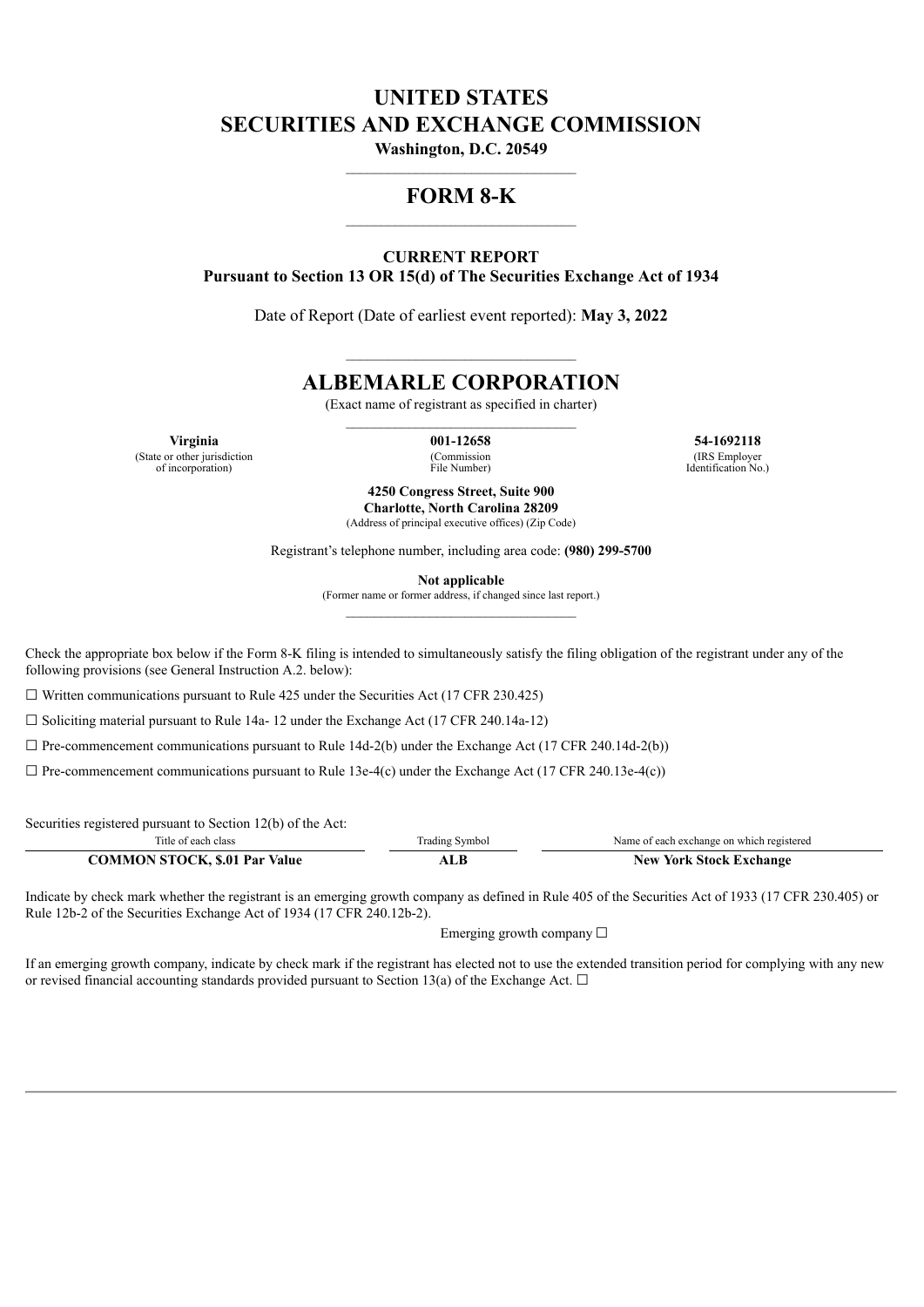#### **Item 5.07 Submission of Matters to a Vote of Security Holders.**

On May 3, 2022, Albemarle Corporation (the "Company") held its 2022 Annual Meeting of Shareholders (the "Annual Meeting"). At the Annual Meeting, the proposals listed below were submitted to a vote of the shareholders through the solicitation of proxies. The proposals are described in the Company's proxy statement for the Annual Meeting filed with the Securities and Exchange Commission on March 22, 2022. The voting results for each proposal are set forth below.

As of the record date for the Annual Meeting, March 8, 2022, there were 117,112,394 shares of common stock outstanding and entitled to vote, of which the holders of 100,389,289 shares of common stock were represented in person or by proxy at the Annual Meeting.

**Proposal 1**. **Advisory vote on executive compensation**. The shareholders approved, on a non-binding, advisory basis, the compensation of the Company's named executive officers, by the votes set forth in the table below.

| Voted For  | Against<br>Voted | Abstain | <b>Non-Votes</b><br>Broker . |
|------------|------------------|---------|------------------------------|
| 84.749.281 | 160.548          | 392.001 | 1.087.459                    |

**Proposal 2**. **Election of directors**. The shareholders elected all of the nominees for director to serve for a term expiring at the annual meeting of shareholders in 2022, by the votes set forth in the table below.

| <b>Nominees</b>       | <b>Voted For</b> | <b>Voted Against</b> | Abstain   | <b>Broker Non-Votes</b> |
|-----------------------|------------------|----------------------|-----------|-------------------------|
| Mary Lauren Brlas     | 86,657,457       | 2,571,004            | 73,369    | 11,087,459              |
| Ralf H. Cramer        | 89,052,799       | 168,531              | 80,500    | 11,087,459              |
| J. Kent Masters, Jr.  | 85,438,349       | 3,309,894            | 553,587   | 11,087,459              |
| Glenda J. Minor       | 88,011,124       | 1,217,097            | 73,609    | 11,087,459              |
| James J. O'Brien      | 85,929,121       | 2,241,255            | 1,131,454 | 11,087,459              |
| Diarmuid B. O'Connell | 87,952,060       | 1,273,140            | 76,630    | 11,087,459              |
| Dean L. Seavers       | 84,976,641       | 4,250,788            | 74,401    | 11,087,459              |
| Gerald A. Steiner     | 88,716,512       | 510,643              | 74,675    | 11,087,459              |
| Holly A. Van Deursen  | 88,873,795       | 352,229              | 75,806    | 11,087,459              |
| Alejandro D. Wolff    | 86,973,495       | 2,252,110            | 76,225    | 11,087,459              |

**Proposal 3**. **Ratification of appointment of independent registered public accounting firm**. The shareholders ratified the appointment of PricewaterhouseCoopers LLP as the Company's independent registered public accounting firm for the fiscal year ending December 31, 2022, by the votes set forth in the table below.

| voted For        | Voted<br>Veainsi                            | bstair. | -Votes<br>Non-<br>Broker |
|------------------|---------------------------------------------|---------|--------------------------|
| 20<br>oς<br>-690 | $-0.0$<br>$-\alpha$<br>7Y.<br>, , , , , , , | 106.56  | N/L                      |

#### **Item 9.01. Financial Statements and Exhibits.**

| $(d)$ <i>Exhibits.</i> |                                                                             |
|------------------------|-----------------------------------------------------------------------------|
| Exhibit                |                                                                             |
| Number                 | Exhibit                                                                     |
| 104                    | Cover Page Interactive Data File (embedded within the Inline XBRL document) |